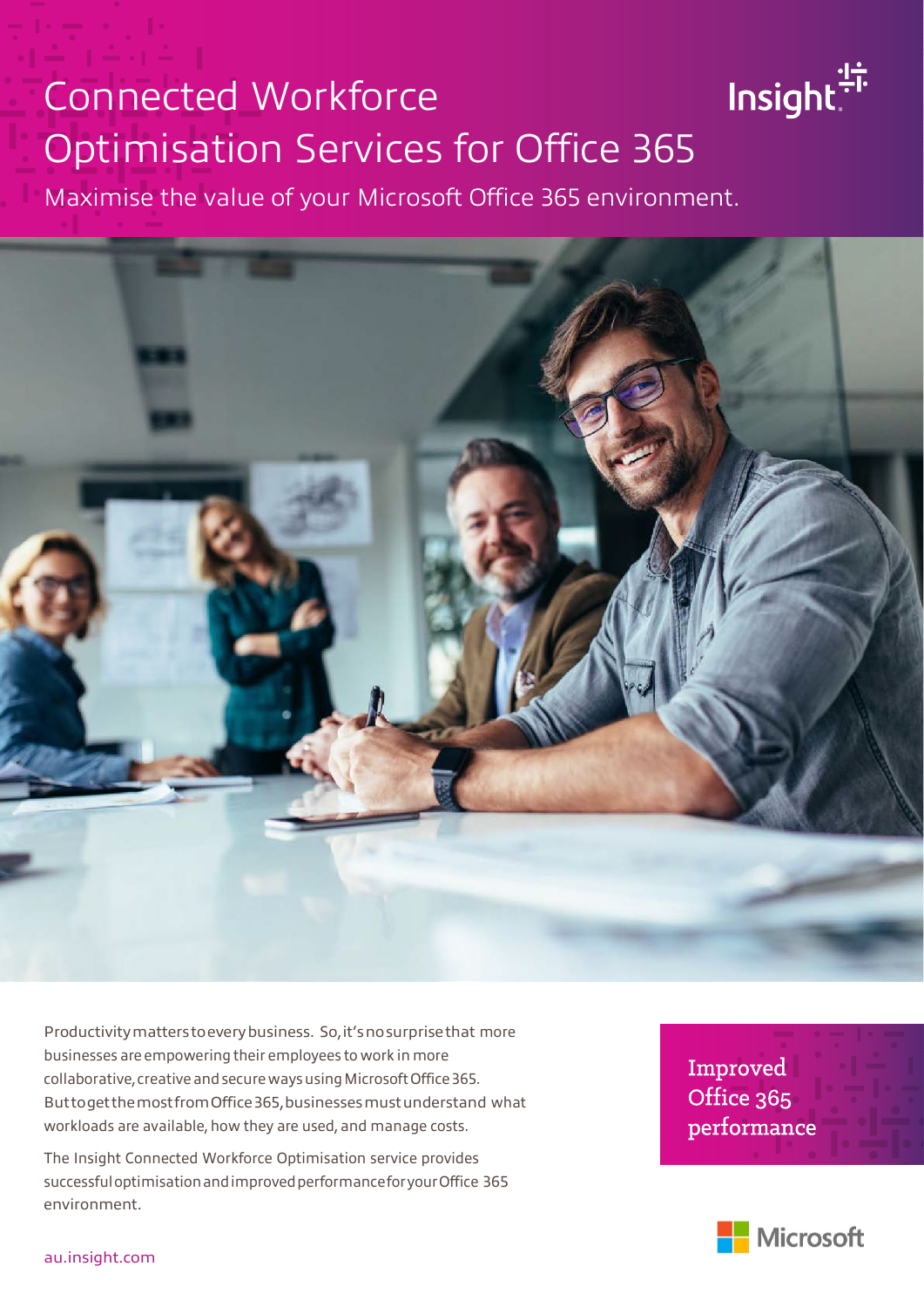

### Business Challenge

Employee productivity is the new definition of business competitiveness in the modern workplace.The broad adoption of Office 365 is allowing organisations of all sizes to scale, innovate and thrive in the digital world.

Easy-to-use and always-on accessmakes Office 365 one of the most popular business productivity tools.

But to realise ongoing value from your Office 365 investment means optimising workload performance, providing access to new service features and making regular network improvements to keep users engaged.

### Our Approach

The Insight Connected Workforce Optimisation service lets you get the most from your Office 365 environment.

We follow industry best-practices to gather requirements, review readiness, and design optimisation plans for your Office 365 applications.

Experts from Insight will work with your key stakeholders to build alignment, and ensure desired outcomes are achieved to give you maximum value from Office 365.

### A Common Services Framework

Insight Connected Workforce Optimisation Services are available for customers on Office 365 or Microsoft 365 E3 or E5 plans. Both services have common engineering and build services that include:

- Environment Assessment
- Identity Optimisation
- IT Operations Optimisation
- Business Value Optimisation
- Network Capacity Planning
- User and Device Profiling (Optional)
- Windows 10 Readiness (Optional)

Add-on modules and third party extensions allow you to expand the scope of the Connected Workforce service to meet your business needs.

| <b>Service Methodology</b> |                                                                           |                                                                                       |                                                                                                              |                                         |                                 |
|----------------------------|---------------------------------------------------------------------------|---------------------------------------------------------------------------------------|--------------------------------------------------------------------------------------------------------------|-----------------------------------------|---------------------------------|
|                            | Preparation                                                               | Workshop                                                                              | Design & Reporting                                                                                           | Optimisation                            | <b>Training &amp; Review</b>    |
|                            | Stakeholder<br>interview<br>Deploy 0365<br>capacity and<br>planning tools | Scope includes:<br>Commercial review<br>Exchange<br>٠<br>Skype<br>SharePoint<br>Teams | Readiness<br>assessment<br>Design and rollout<br>plan<br>Internet capacity plan<br>٠<br>Security add-on plan | Standard option<br>Or<br>Advance option | Review and<br>discuss next step |

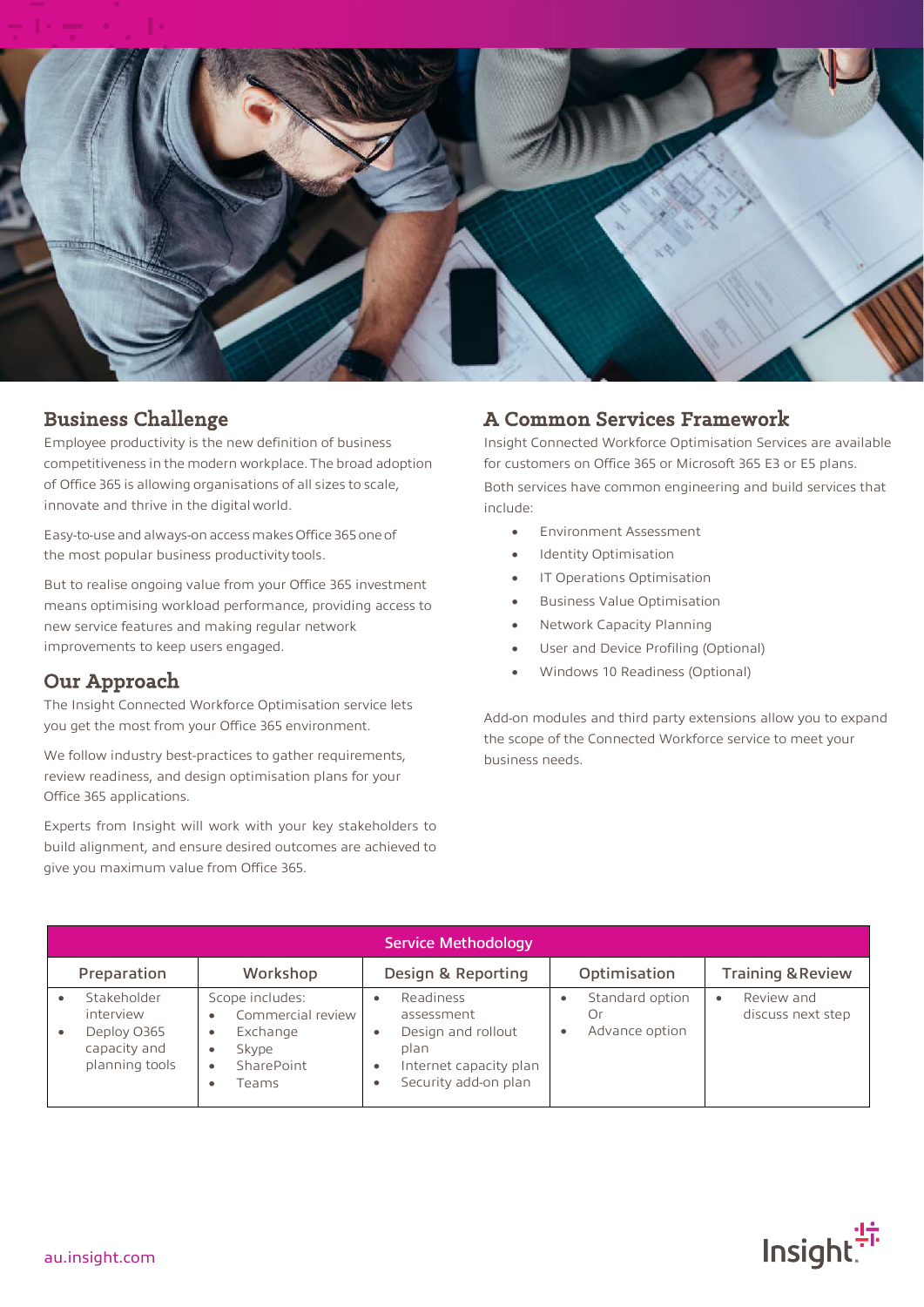## Full visibility of Office 365 workloads



| <b>Connected Workforce Optimisation Services</b> | <b>Standard</b>        | <b>Advanced</b>        |
|--------------------------------------------------|------------------------|------------------------|
| Scope                                            | <b>E3 Service plan</b> | <b>E5 Service plan</b> |
| • Office 365 Optimisation                        |                        |                        |
| - Exchange                                       |                        |                        |
| - Skype for Business                             | $\checkmark$           |                        |
| - Teams                                          |                        |                        |
| - SharePoint                                     |                        |                        |
| • Enterprise Mobility + Security Optimisation    | $\sqrt{}$              |                        |
| • AAD (P1) Optimisation                          | $\checkmark$           |                        |
| • Basic Security Optimisation                    | $\sqrt{}$              |                        |
| • AAD (P2) Optimisation                          |                        | $\sqrt{}$              |
| • Advanced Security Optimisation                 |                        |                        |

#### Optional Add-on Modules

| Module name                                | <b>Description</b>                                                                                                                                                      |
|--------------------------------------------|-------------------------------------------------------------------------------------------------------------------------------------------------------------------------|
| Optimisation for OneDrive backup           | This report evaluates the customer's current OneDrive backup and provides<br>recommendations which include backup strategy and end user data retention<br>policies.     |
| Optimisation for SharePoint backup         | This report evaluates the customer's current SharePoint backup and<br>provides recommendations which include backup strategy and SharePoint<br>data retention policies. |
| Optimisation for Exchange<br>Online backup | This report evaluates the customer's current Exchange Online backup and<br>provides recommendations which include backup strategy and email data<br>retention policies. |

### Additional Insight Connected Workforce Services

| Module name                                     | <b>Description</b>                                                                                                                                                                                                                                                |
|-------------------------------------------------|-------------------------------------------------------------------------------------------------------------------------------------------------------------------------------------------------------------------------------------------------------------------|
| Connected Workforce<br>Discovery Workshop       | This workshop accelerates your understanding of how the latest technologies<br>can empower your workforce productivity, improve communications with<br>customers and enhance internal collaboration to drive better business<br>performance.                      |
| Connected Workforce<br>Assessment Service       | This assessment provides a systematic analysis of your current environment and<br>offers recommendations to empower a productive workforce with the right tools,<br>applications and services to support secure and modern work styles, paramount for<br>success. |
| Connected Workforce<br><b>Migration Service</b> | This service delivers safe and secure migrations of your existing<br>environment to Office 365 or Microsoft 365.                                                                                                                                                  |
| Connected Workforce<br>Optimisation Service     | This services provides successful optimisation and improved performance for<br>your Office 365 environment.                                                                                                                                                       |

lnsight.<sup>45</sup>